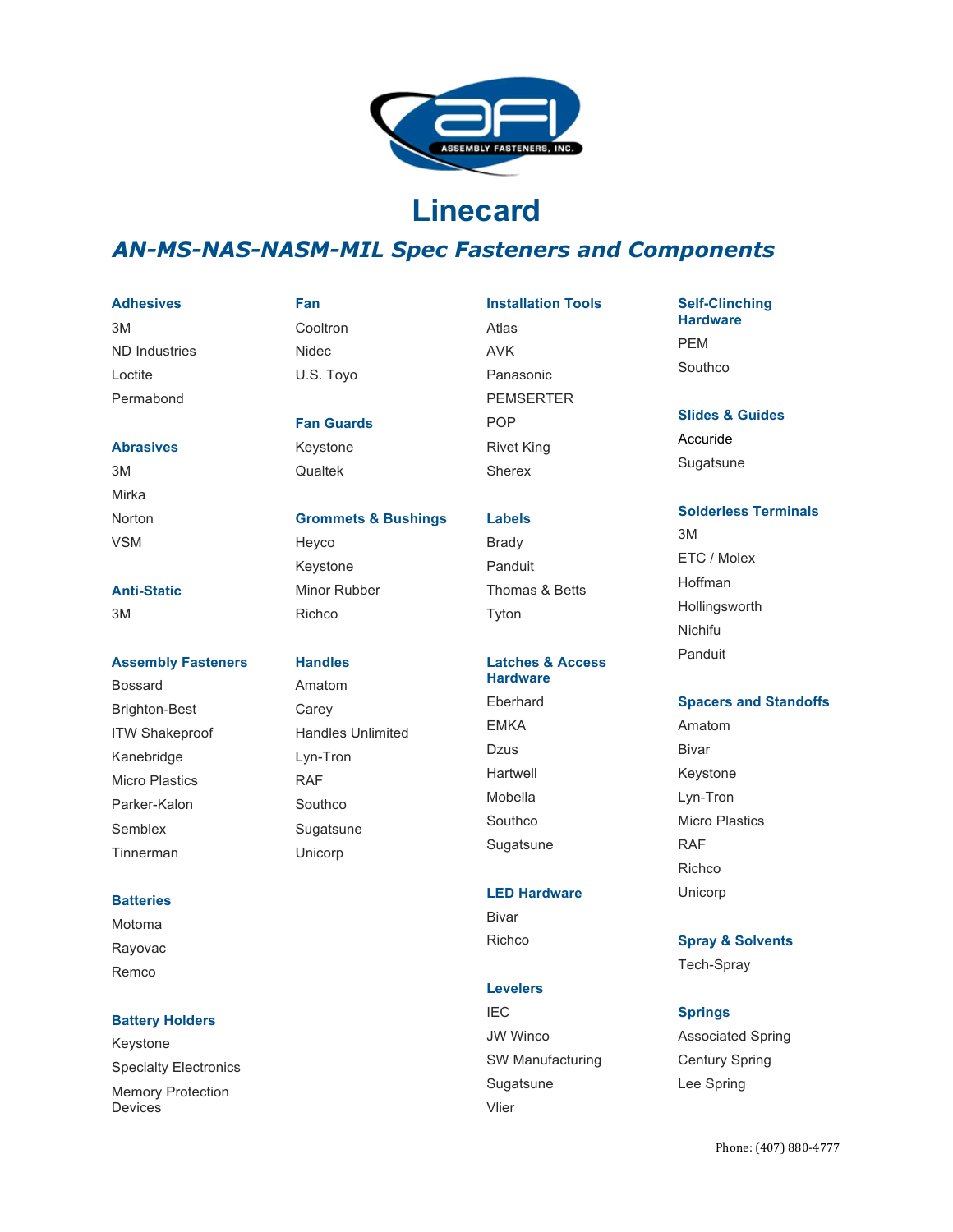

#### **Bumpers**

• 3M **Bumper Specialties ITW Fastex** • Richco

#### **Cable Ties & Accessories**

• ACT All Electronic Hardware **Avery Dennison** • Heyco **Panduit** • Richco • Thomas & Betts **Tyton** 

#### **Card Guides & Ejectors**

**Bivar** • Phillips Components • Richco • Unitrack

#### **Casters**

E.R Wagner **Faultless** • Richco

#### **Electronic Hardware**

• Abbatron/HH Smith • Amatom **Bivar** • Concord Lyn-Tron **Keystone** • RAF • Richco • Unicorp

#### **Hardware**

• AN, MS, NAS & Mil-Spec **Bivar Bossard** • Brighton-Best Chicago Hardware • Kanebridge McMaster-Carr Parker-Kalon • PEM • RAF • Richco • Semblex **Sugatsune** 

#### **Heat Dissipation**

• AAVID Thermalloy **IERC** 

# **Heat Shrink & Wire Markers** • 3M • Canusa • Dunbar

#### **Helically Coiled Inserts**

• Alcoa • Heli-Coil • Kato **Recoil** 

**Panduit** 

# **Hinges**

• Guden • Nielsen Sessions • Paneloc S & S Hinge **Southco** Stocker Hinge **Sugatsune** 

#### **Masking Products**

• Argon • Echo **EPSI Shercon** 

#### **PC Board Hardware**

**Bivar Keystone Micro Plastics** • Phillips Components • Richco • PEM • Southco

# **Pins**

**ITW Bee Leitzke** Pivot Point Spirol International • Vogelsang

#### **Power Cords & Receptacles**

• Heyco • Webber • Qualtek

#### **Retaining Rings**

• IRR Rotor Clip Waldes Truarc **Smalley** 

#### **RFI Shielding Products**

• Laird Leader Tech Schlegel Systems Tech-Etch • Tecknit

#### **Threaded Inserts**

• Atlas • AVK • Bollhoff • Dejond • Dodge E-Z LOK **Sherex** Standard Insert

#### **Vibration Control**

**Barry Controls ESTCO** • Richco

### **Weld Fasteners**

**Decker** • Gripco • Ohio Nut & Bolt

# **Well & Jack Nuts**

• Emhart / POP

#### **Wire & Cable Accessories**

• ACT All Electronics Hardware **Avery Dennison** • Heyco **Panduit** • Richco • Thomas & Betts **Tyton**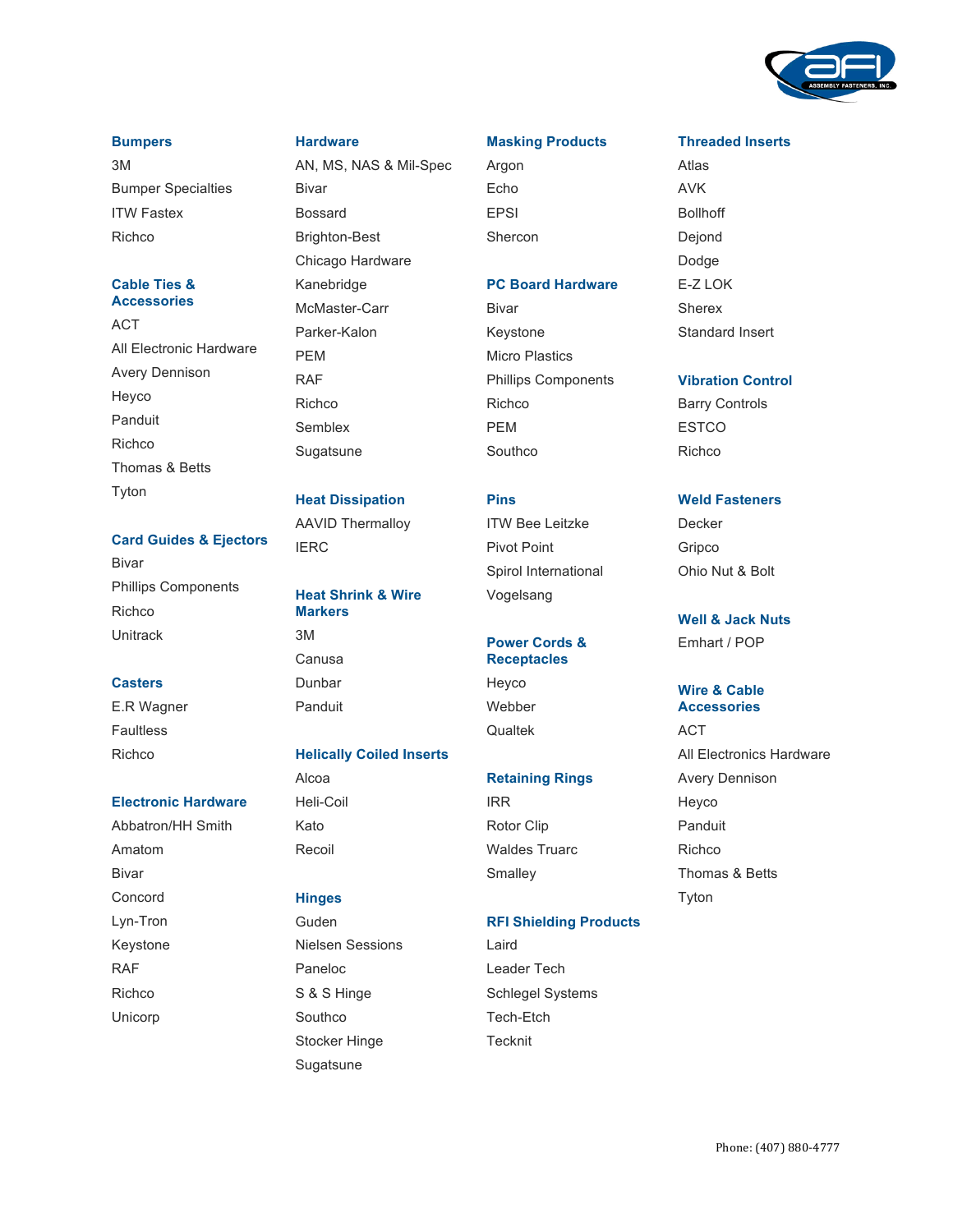

#### **EMI Suppression Ferrites**

• Fair-Rite

**Ferronics** 

**Magnetics** 

**Steward** 

• TDK

#### **Hole Plugs & Strain Relief**

• Heyco **Keystone Micro Plastics Stimpson** 

#### **I.C. Sockets & Accessories**

• Andon • Mill-Max **Specialty Electronics** 

# **Inserts For Plastics**

• Dodge Standard Inserts • Tri Star • VMP Yardley

#### **Rivets**

• Alcoa Marson • Avdel **Celus Cherry** • Industrial Rivet • National Rivet • POP **Rivet King** 

#### **Wire Routing & PC Board**

• ACT All Electronics Hardware **Avery Dennison** • Heyco • Panduit • Richco • Thomas & Betts **Tyton**